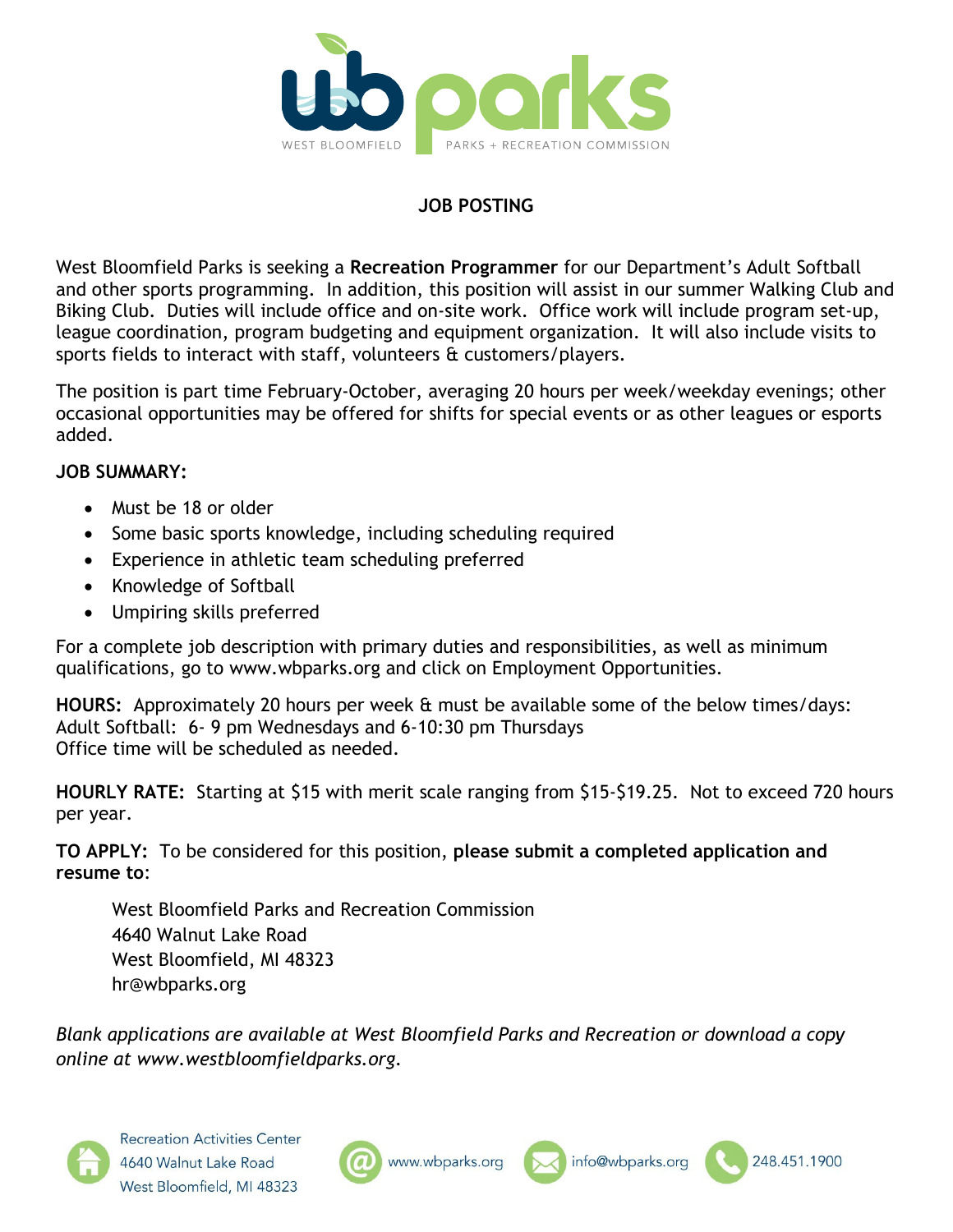

**Job Description**

**Job Title: Recreation Programmer Department: Recreation FLSA Status: Non-Exempt Salary Grade: Grade 5**

#### **Position Description Summary:**

The Recreation Programmer plans, develops, coordinates and delivers various recreation programs for community. This position also plans, develops and coordinates special events and the department volunteer program.

#### **Working Hours:**

Typical work hours will be 8am-4:30pm, Monday-Friday. Some evening and weekend work may be required.

### **Essential Function(s) of the Position:**

*The duties listed below are intended only as illustrations of the various types of work that may be performed. The omission of specific statements of duties does not exclude them from the position if the work is similar, related or a logical assignment to the level and/or class of this position.*

- Plan, develop and coordinate general recreational programs and activities for youth, adults and families of the community.
- Research and develop new and innovative programs for the community.
- Prepare reports regarding divisional operations, statistics and finances as required, from the registration software.
- Develop and coordinate programs and special events that meet the needs and goals of the Recreation Division.
- Manage the implementation of approved budget(s); assures actual revenue and expenditures are within budget(s) and recommends changes as appropriate.
- Work cooperatively with the Marketing Coordinator to market and promote assigned recreational programs, activities and special events.
- Investigate and resolve issues and concerns regarding recreational operations, programs, and activities.
- Establish and maintain relationships with potential program sponsors, the media, and community agencies/groups to foster a positive image of the West Bloomfield Parks & Recreation Commission and coordinate delivery of recreational programs/services.
- Monitor customer satisfaction with recreational programs and activities via surveys and other performance measures.
- Interview, hire and train seasonal staff for the various recreation programs.
- Order supplies and equipment for assigned programs, activities and special events.
- Conduct research necessary to resolve customer issues and concerns; make necessary adjustments or recommend a plan to resolve the issue.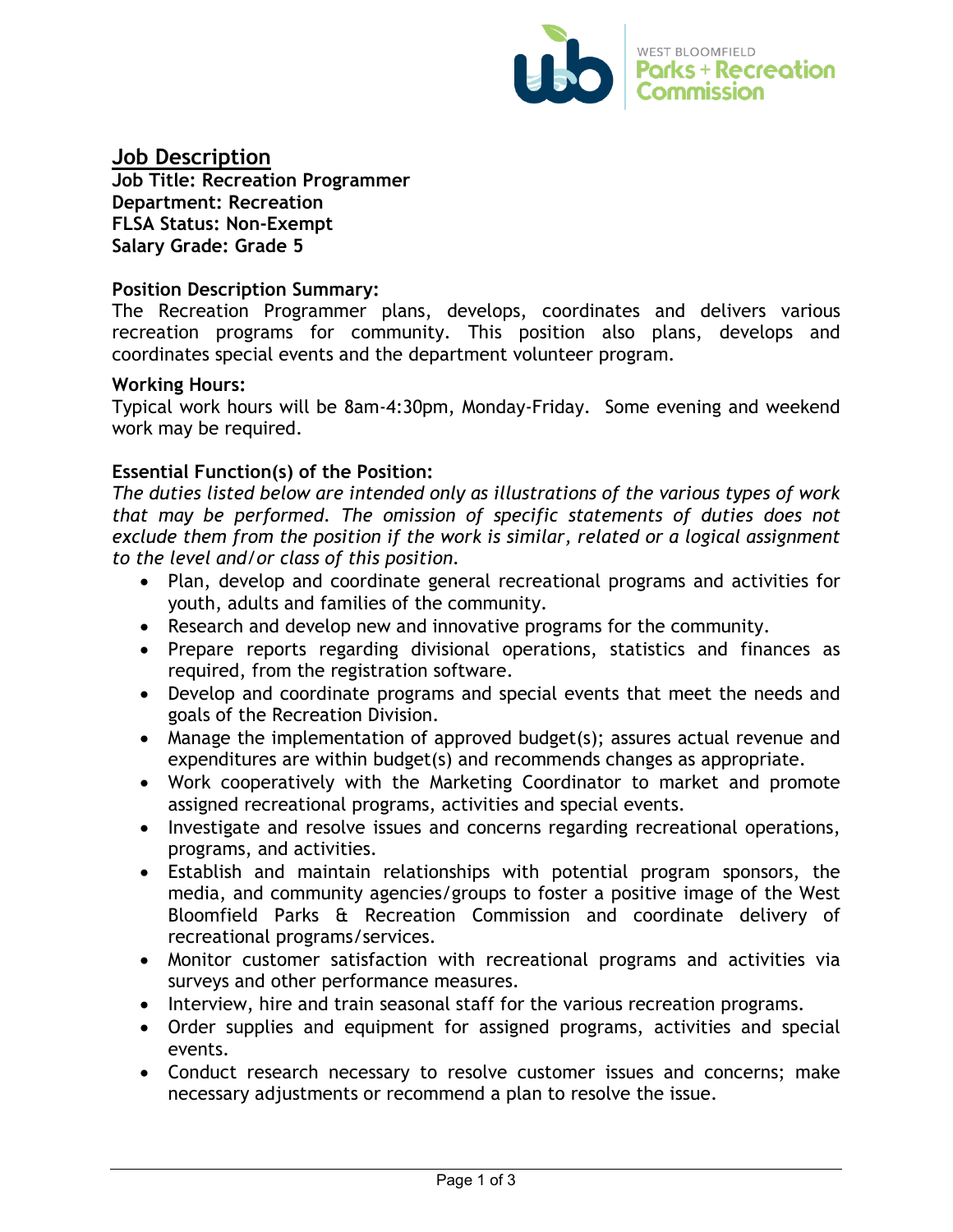- Provide information and assistance to program participants, staff, program instructors and the general public in person and over the phone; direct the person to other staff as appropriate.
- Attend conferences and seminars to promote professional development.
- Adhere to Commission guidelines, policies and procedures.
- Other duties as assigned.

# **Education/Experience/Licenses/Certificates:**

- High School diploma or equivalent. A Bachelor's degree in recreation management or related area is preferred.
- Minimum of one (1) years of related recreation experience.
- Experience of working in an office setting and able to deliver highly effective customer service (in person or phone).
- Must be proficient in Microsoft Word, Excel and Publisher. Must be able to type quickly and accurately.
- Basic knowledge of RecPro is preferred.
- First Aid and CPR Certification within six months of hire in date.
- Valid State of Michigan Driver's License.

# **Knowledge, Skills and Abilities:**

- Strong communication skills.
- Ability to express ideas clearly and concisely.
- Ability to successfully lead staff.
- Good organizational skills with emphasis on detail.
- Ability to handle questions, complaints and concerns from the public and from employees in a professional manner.
- Ability to take the lead in handling customer requests and to furnish information to the general public.
- Ability to teach and maintain excellent customer service skills.
- Ability to organize work and be able to work independently, as well as with a team.
- Ability to exercise mature judgment and initiative in analyzing programs and recommending solutions.
- Must be productive, courteous, flexible, resourceful and creative as well as have effective work skills.
- Ability to operate various pieces of office equipment.
- Must be professional in appearance.

# **Equipment, Machinery, Tools and Vehicles Used:**

Office equipment used includes computer, fax machine and large capacity printer.

# **Physical Demands:**

This position is primarily an office position therefore must be able to sit for long periods of time at a computer work station, typing and making phone calls. Some field time required so must be able to stand for periods of time and withstand the outdoors for some periods of time, in all elements. Must be able to lift 25 pounds.

This is a safety sensitive position and drug screenings may be required.